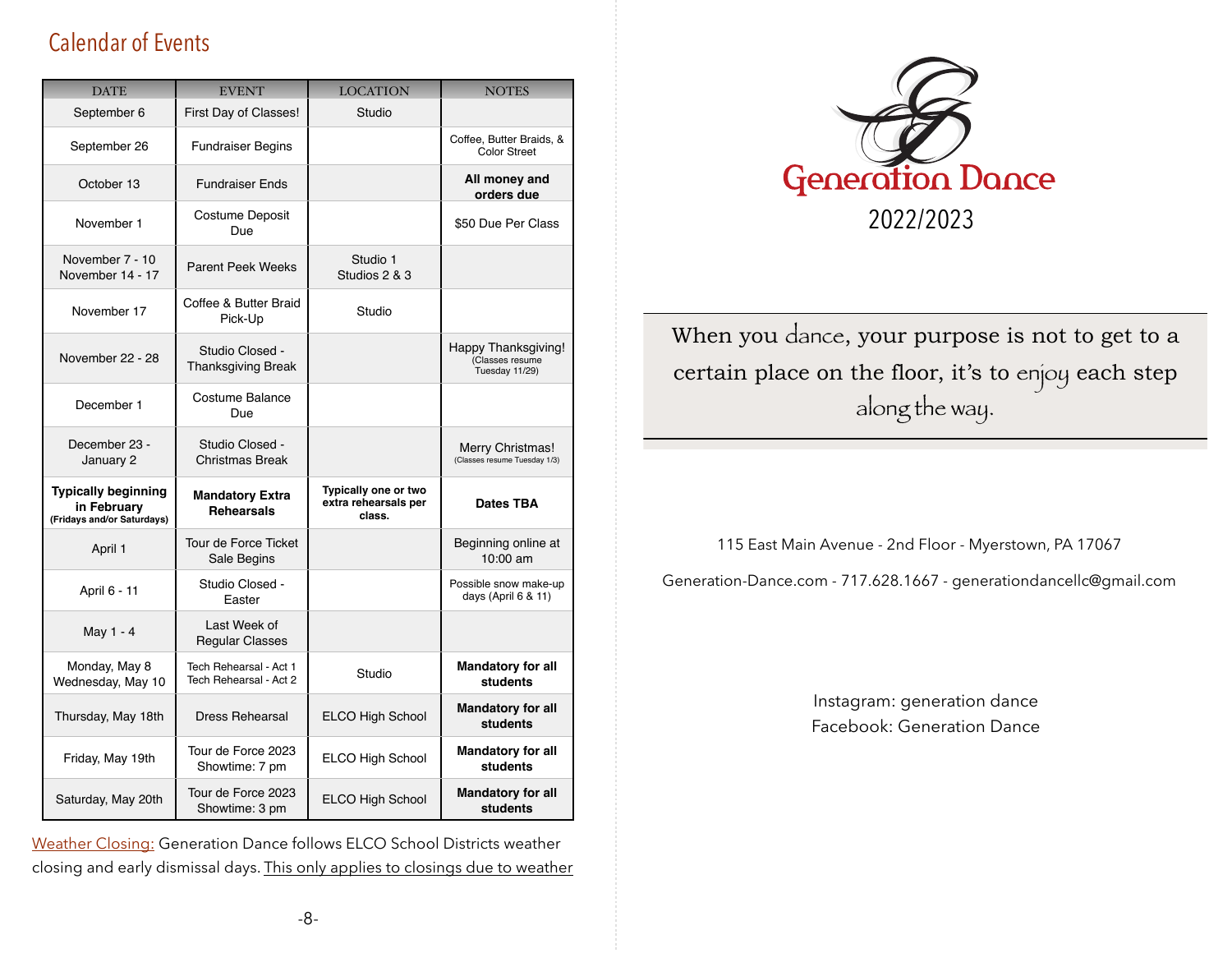# Class Schedule

| Time            | Monday           | Tuesday                               | Wednesday           | Thursday                              |
|-----------------|------------------|---------------------------------------|---------------------|---------------------------------------|
| <b>STUDIO 1</b> |                  |                                       |                     |                                       |
| $4:30 - 5:30$   | POINTE 2/3       | <b>BALLET 4</b>                       | JAZZ 6              | POINTE <sub>1</sub>                   |
| $5:30 - 6:30$   | BALLET 6/7       | HIP HOP 4                             | JAZZ <sub>3</sub>   | <b>BALLET 5</b>                       |
| $6:30 - 7:30$   | <b>BALLET 2</b>  |                                       | JAZZ <sub>5</sub>   |                                       |
| $7:30 - 8:30$   | <b>BALLET 3</b>  |                                       |                     | JAZZ <sub>4</sub>                     |
| <b>STUDIO 2</b> |                  |                                       |                     |                                       |
| $4:30 - 5:30$   |                  | COMBO <sub>1</sub><br>$(4:30 - 5:15)$ | <b>BEGINNER TAP</b> | COMBO <sub>2</sub><br>$(4:30 - 5:15)$ |
| $5:30 - 6:30$   | <b>BALLET 1</b>  | <b>BEGINNER</b><br><b>BALLET 1</b>    | JAZZ <sub>1</sub>   | <b>BEGINNER</b><br><b>BALLET 2</b>    |
| $6:30 - 7:30$   |                  |                                       | JAZZ <sub>2</sub>   | <b>SPECIAL NEEDS</b><br><b>DANCE</b>  |
| $7:30 - 8:30$   |                  |                                       |                     |                                       |
| <b>STUDIO 3</b> |                  |                                       |                     |                                       |
| $4:30 - 5:30$   | TAP <sub>1</sub> |                                       | HIP HOP 1           | HIP HOP 6                             |
| $5:30 - 6:30$   | TAP <sub>2</sub> |                                       | HIP HOP 2           | TAP 6                                 |
| $6:30 - 7:30$   | TAP <sub>3</sub> |                                       | HIP HOP 3           | TAP <sub>4</sub>                      |
| $7:30 - 8:30$   | TAP <sub>5</sub> |                                       | HIP HOP 5           |                                       |

Instructors are assisted by experienced dancers who are chosen by not only their dance skill, but also their exemplary character. Assistants are required to take ballet, tap, and jazz with many of them also taking hip hop and pointe.

Note: It is never too late to begin dancing. While sometimes a new student may find themselves in a class with younger students, don't get discouraged. With some hard work and determination, they can be moving up before you know it.

Late Registration: Should a student not be able to begin classes in September, full tuition is still due to hold their place in class. We can not guarantee the spot otherwise. Registration closes November 1st.

Dress Code: Ballet dress code supersedes all other classes. What this means is that if you have ballet on a night when you have other classes, you must follow the ballet dress code. For example, if you have jazz with ballet following, you must wear your ballet clothing to jazz class. If your classes are back to back, you will not have time to change into different clothing. You should be ready to go immediately to the next class. Instructors expect you to be prompt. See page 5 for required dress code items.

Classroom Etiquette: A respectful classroom creates a positive and comfortable learning environment for everyone. Instructors will show respect to their students and it is expected that students show respect to instructors as well as fellow students. In dance class, more advanced students stand in front. Allow them to be ahead of you at the beginning of class, even if you were there first. This allows less experienced students the opportunity to use more advanced students as a guide. Make every effort to be prompt to class. Students coming in late can be a disruption. There should be no talking during class, always focus on the instructor so that you do not miss important directions. Although sometimes you can't avoid the need to use the restroom during class, please try to plan ahead and use it before. This is just another way to keep the class running smoothly with the fewest distractions. It is the goal of Generation Dance to have a positive, enriching classroom experience for all students. Following these guidelines will help achieve that goal. We want all students to have the greatest opportunity for growth in the dance classroom.



There's no comparison between THE SUN and

THE MOON......They shine when it's their time.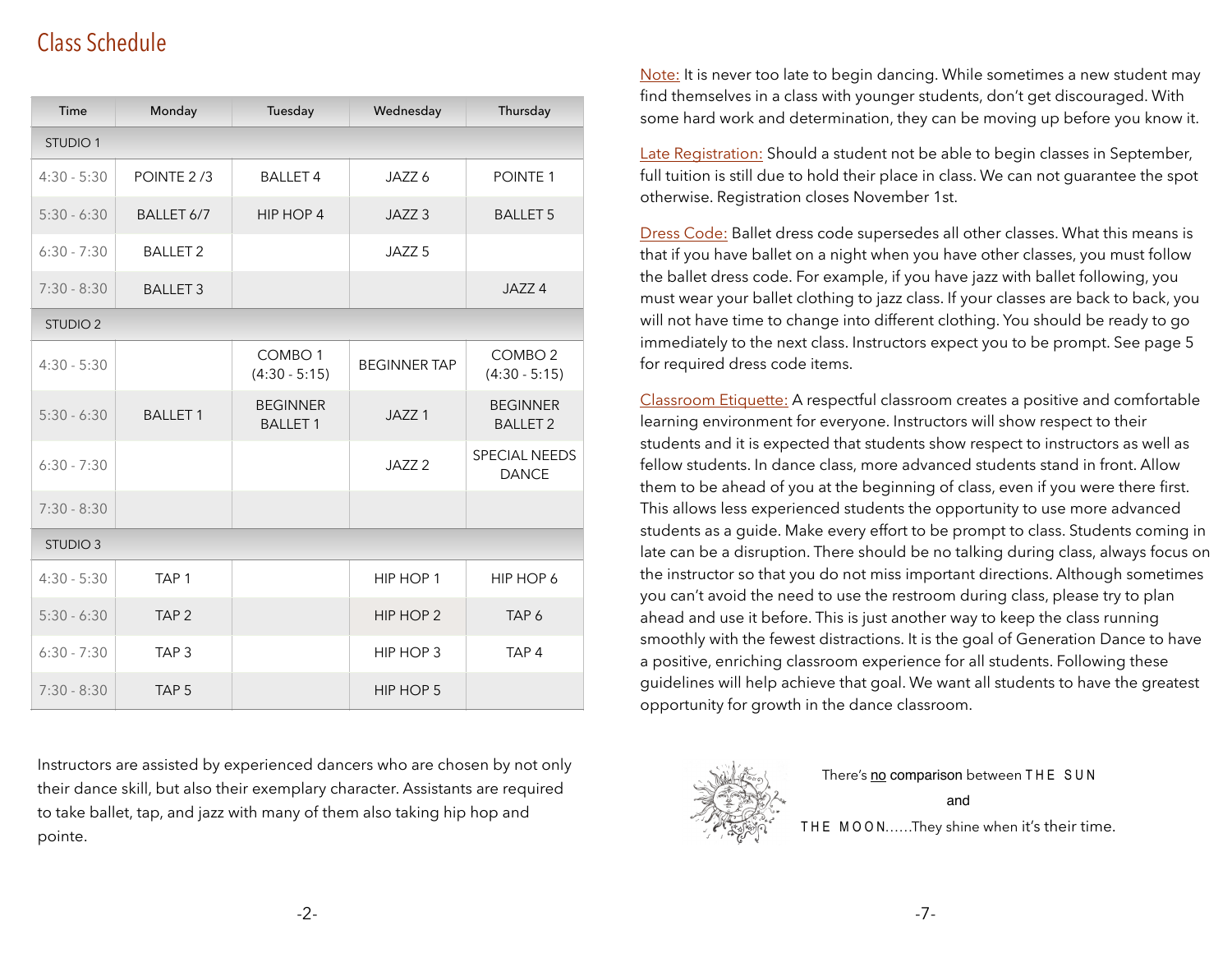## General Studio Policies

Please read thoroughly and keep handy as a reference. These policies are designed to keep Generation Dance organized and professional and to create a positive learning environment for your child.

Attendance: Good attendance is imperative, as absences and tardiness can hold back an entire class; and the studio cannot jeopardize its responsibilities to the rest of the class for one student. Please make every effort to attend every class. However, in an ongoing effort to keep our dancers, families, and faculty healthy, please do not bring your dancer to class if they exhibit signs of illness**. Please notify the front desk via email or phone if your dancer will miss class. [\(generationdancellc@gmail.com,](mailto:generationdancellc@gmail.com?subject=) 717.628.1667)**

Communication: We work very hard to keep you informed. The most effective way to do this is via email and our website. Please carefully read all communication that you receive from us so that you do not miss important information. If you have general questions, our website is a great resource. www.[Generation-Dance.com](http://generation-dance.com)

Communicating With Instructors: Please understand that instructors are teaching multiple classes back to back and are **not** able to talk in-between classes. All questions should be addressed at the front desk or via email [\(generationdancellc@gmail.com](mailto:generationdancellc@gmail.com)). If an instructor needs to be consulted, this will be done at a later time when they are available. If you must speak to an instructor, a time can be scheduled.

Leveling: Generation Dance Instructors work very hard to place students in classes that are appropriate for their ability. Each student progresses at their own rate, and not that of their friends. Students of the same age and years of experience may have completely different capabilities. Students will become solid in their technical training by being placed in the appropriate level. It is not unusual for students to remain in the same level for 2 - 3 years before they are ready to accept the challenges of the next level.

## Tuition

Tuition is an annual fee that is broken into 9 monthly payments.

Registration fee: \$35.00 individual / \$50.00 per family with more than one student. The non-refundable registration fee is due at the time of registering.

#### **\*Tuition is due the first of the month September - May\* We appreciate your prompt payment**

Any tuition not paid by the 10th of the month will be assessed an automatic \$10.00 late fee.

\*Discounted family tuition is available\*

#### \*There is a \$25 fee for returned checks\*

|                    | <b>MONTHLY</b>   | <b>TUITION</b> | <b>RATES</b> |
|--------------------|------------------|----------------|--------------|
|                    | <b>1 STUDENT</b> | 2nd STUDENT    | 3rd STUDENT  |
| <b>COMBO CLASS</b> | \$45.00          | \$27.00        | \$22.50      |
|                    |                  |                |              |
| 1 CLASS/WEEK       | \$55.00          | \$33.00        | \$27.50      |
| 2 CLASSES/WEEK     | \$80.00          | \$48.00        | \$40.00      |
| 3 CLASSES/WEEK     | \$100.00         | \$60.00        | \$50.00      |
| 4 CLASSES/WEEK     | \$115.00         | \$69.00        | \$57.50      |
| 5 CLASSES/WEEK     | \$125.00         | \$75.00        | \$62.50      |

**Approximate** additional required costs associated with dance.

- Costumes/Tights Approximately \$70 \$100 per class
- Hip Hop shoes for the show Approximately \$30 \$50
- Show Tickets Approximately \$17 each

Two fundraisers are offered during the dance season to help dance families offset the costs associated with dance.